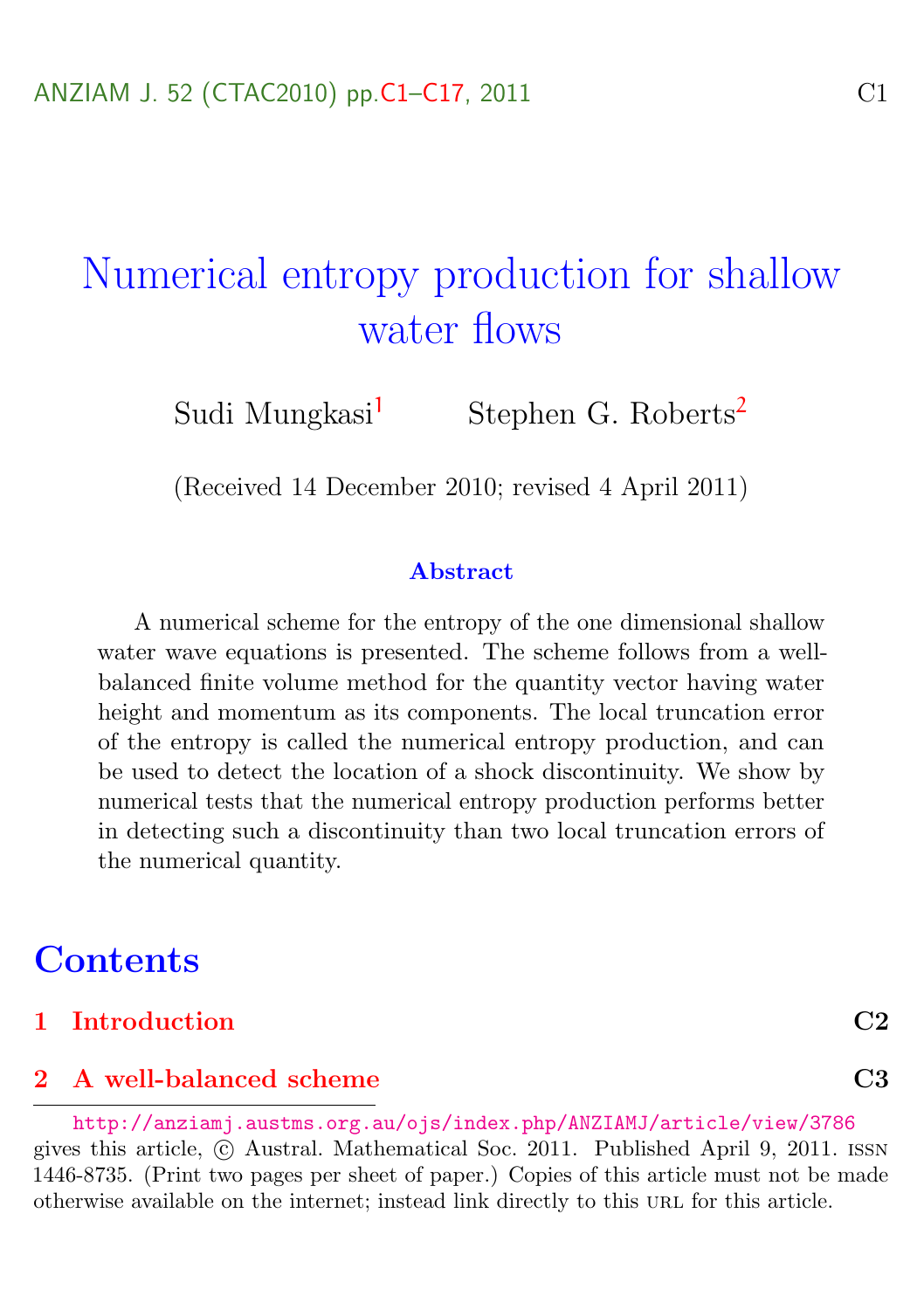<span id="page-1-2"></span>

|  | ിറ<br>ĴΖ |
|--|----------|

|                      | 3 Numerical entropy production                                                                                         |                        |
|----------------------|------------------------------------------------------------------------------------------------------------------------|------------------------|
|                      | $4$ $\,$ Numerical tests<br>4.1 Moving shock in a dam break problem<br>4.2 Stationary shock on a parabolic obstruction | C6<br>C8<br>C10<br>C12 |
| <b>5</b> Conclusions |                                                                                                                        | C <sub>14</sub>        |
| <b>References</b>    |                                                                                                                        |                        |

# <span id="page-1-0"></span>1 Introduction

A smoothness indicator is always required by an adaptive numerical method used to solve the shallow water wave equations over a given domain. The smoothness indicator is applied to initiate an adaptive action to be undertaken in some parts of the domain. We propose the numerical entropy production as a smoothness indicator or a shock detector for shallow water flows. This new application of the numerical entropy production is adapted from its application to gas dynamics presented by Golay [\[4\]](#page-15-1) and Puppo [\[8\]](#page-16-2).

This is the first study to report the application of the numerical entropy production as a smoothness indicator or a shock detector for shallow water flows. The main result of our work is that the numerical entropy production performs better in detecting a shock discontinuity in shallow water flows than the smoothness indicators proposed by Karni, Kurganov and Petrova [\[5\]](#page-15-2) and Constantin and Kurganov [\[3\]](#page-15-3).

We consider the one dimensional shallow water wave equations

<span id="page-1-1"></span>
$$
\mathbf{q}_{t} + \mathbf{f}(\mathbf{q})_{x} = \mathbf{s} \,, \tag{1}
$$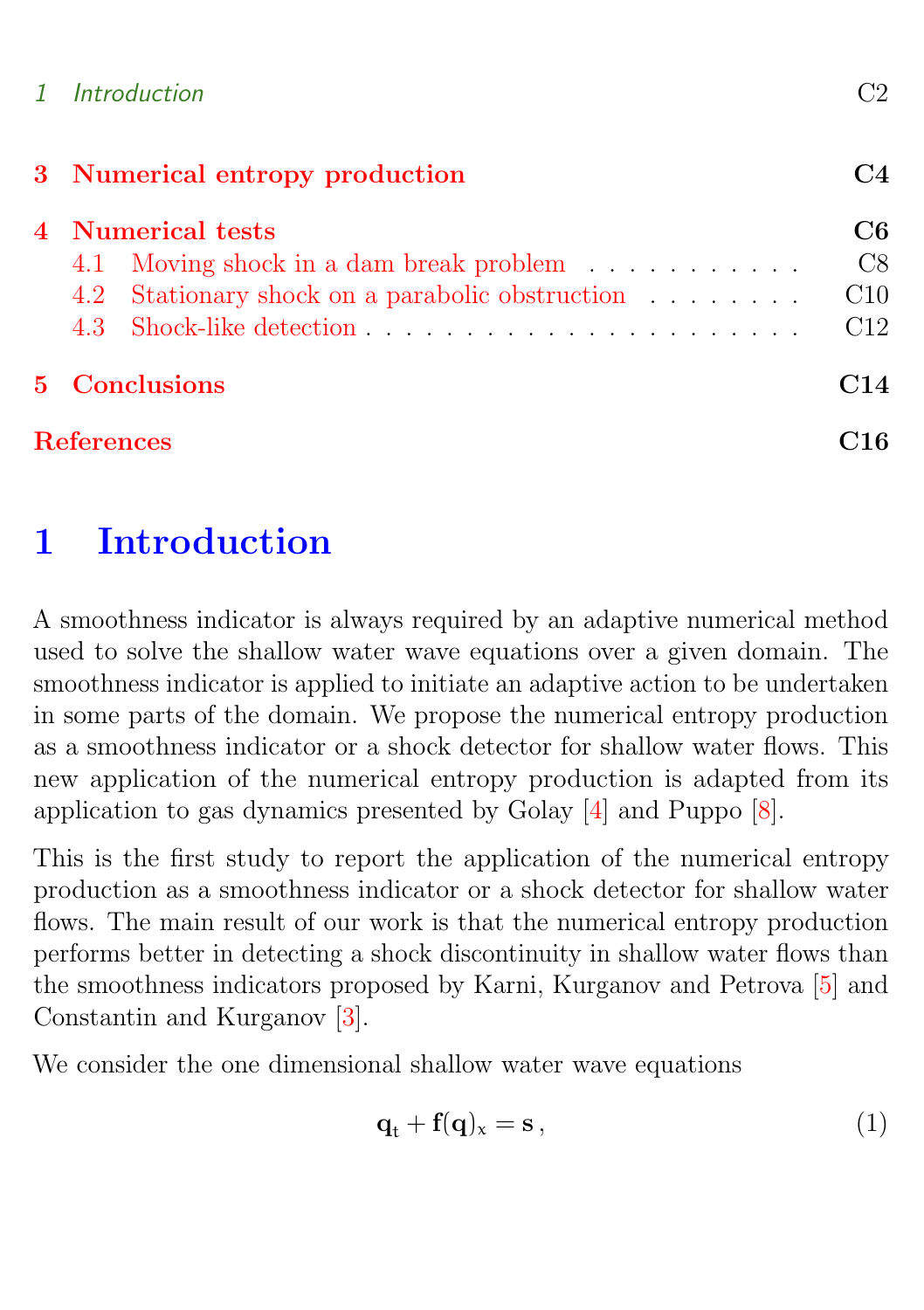<span id="page-2-4"></span>in which

$$
\mathbf{q} = \left[ \begin{array}{c} \mathbf{h} \\ \mathbf{hu} \end{array} \right], \quad \mathbf{f} = \left[ \begin{array}{c} \mathbf{hu} \\ \mathbf{hu}^2 + \frac{1}{2} \mathbf{gh}^2 \end{array} \right], \quad \text{and} \quad \mathbf{s} = \left[ \begin{array}{c} 0 \\ -g \mathbf{hz}_x \end{array} \right], \tag{2}
$$

are respectively the conservative quantity, the flux, and the source term vectors. Here, x represents the one dimensional spatial variable, t represents the time variable,  $u = u(x, t)$  denotes the water velocity,  $h = h(x, t)$  denotes the water height (depth),  $z = z(x)$  denotes the topography (bed) elevation,  $w := h + z$  is the stage, and g is the acceleration due to gravity.

### <span id="page-2-0"></span>2 A well-balanced scheme

With appropriate initial and boundary conditions, a finite volume method solves the shallow water wave equations [\(1\)](#page-1-1) numerically. Suppose at the  $(i + \frac{1}{2})$  $\frac{1}{2}$ th interface between the ith and  $(i + 1)$ th cells, we have used a standard technique to reconstruct the values of water depth  $h_{i,r}$  and bed  $z_{i,r}$ on the right edge of the ith cell and those of water depth  $h_{i+1,l}$  and bed  $z_{i+1,l}$ on the left edge of the  $(i + 1)$ th cell.

Following Audusse et al. [\[1\]](#page-15-4) and Noelle et al. [\[7\]](#page-15-5), we introduce new reconstructed values of z and h at the  $(i + \frac{1}{2})$  $\frac{1}{2}$ )th interface

$$
z_{i+\frac{1}{2}}^* := \max\{z_{i,r}, z_{i+1,l}\},\tag{3}
$$

<span id="page-2-3"></span><span id="page-2-2"></span>
$$
h_{i,r}^* := \max\{0, h_{i,r} + z_{i,r} - z_{i+\frac{1}{2}}^*\},\tag{4}
$$

$$
h_{i+1,l}^* := \max\{0, h_{i+1,l} + z_{i+1,l} - z_{i+\frac{1}{2}}^*\},\tag{5}
$$

as the hydrostatic reconstruction, which leads to the auxiliary values  $\mathbf{Q}^* =$  $(h^*, h^*u).$ 

A semi-discrete well-balanced finite volume scheme for the conserved quantity q is

<span id="page-2-1"></span>
$$
\Delta x_i \frac{d}{dt} \mathbf{Q}_i + \mathcal{F}^{\mathsf{T}}(\mathbf{Q}_i, \mathbf{Q}_{i+1}, z_{i,r}, z_{i+1,l}) - \mathcal{F}^{\mathsf{I}}(\mathbf{Q}_{i-1}, \mathbf{Q}_i, z_{i-1,r}, z_{i,l}) = \mathbf{S}_i^{(j)}, \quad (6)
$$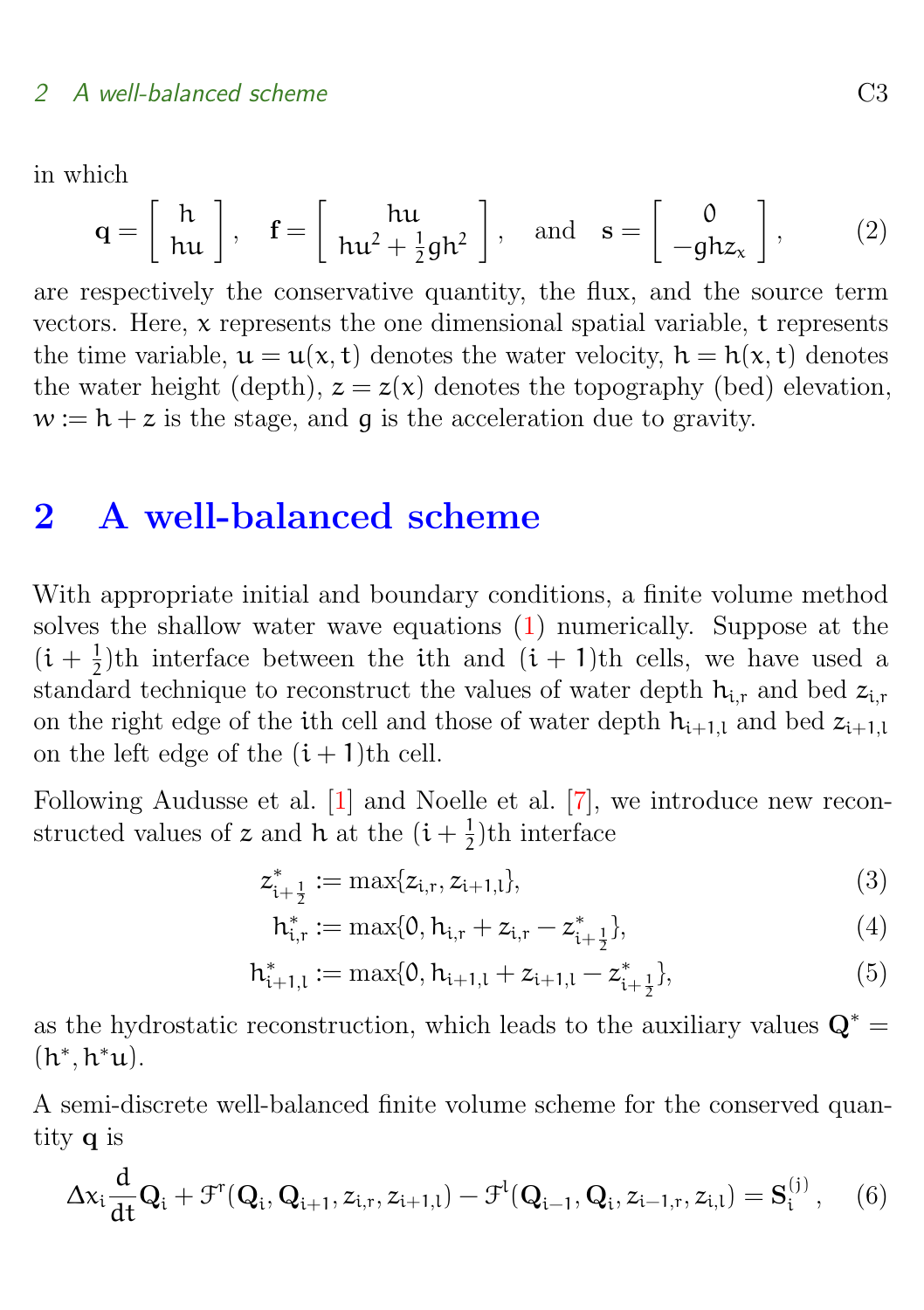#### <span id="page-3-2"></span>3 Numerical entropy production C4

where the right and left numerical fluxes of the ith cell are

$$
\mathcal{F}^{\mathsf{T}}(\mathbf{Q}_{i},\mathbf{Q}_{i+1},z_{i,r},z_{i+1,l}) := \mathbf{F}(\mathbf{Q}_{i,r}^{*},\mathbf{Q}_{i+1,l}^{*}) + \left[\begin{array}{cc} 0\\ \frac{1}{2}gh_{i,r}^{2} - \frac{1}{2}g(h_{i,r}^{*})^{2} \end{array}\right],\qquad(7)
$$

and

$$
\mathcal{F}^{l}(\mathbf{Q}_{i-1}, \mathbf{Q}_{i}, z_{i-1,l}, z_{i,r}) := \mathbf{F}(\mathbf{Q}_{i-1,r}^{*}, \mathbf{Q}_{i,l}^{*}) + \begin{bmatrix} 0\\ \frac{1}{2}gh_{i,l}^{2} - \frac{1}{2}g(h_{i,l}^{*})^{2} \end{bmatrix},
$$
(8)

calculated at  $x_{i+1/2}$  and  $x_{i-1/2}$  respectively. Here, Q is the approximation of the vector  $\boldsymbol{q}$ , and  $\boldsymbol{F}$  is a conservative numerical flux consistent with the homogeneous shallow water wave equations computed in such a way that the method is stable. In the numerical simulations presented in Section [4,](#page-5-0) we take the conservative numerical flux F due to Kurganov, Noelle, and Petrova [\[6\]](#page-15-6). The index j of  $S_i^{(j)}$  $\binom{0}{i}$  in equation [\(6\)](#page-2-1) denotes the order of the numerical source term, where a second order numerical source term is

$$
\mathbf{S}_{i}^{(2)} := \left[ \begin{array}{c} 0 \\ \frac{1}{2}g(h_{i,l} + h_{i,r})(z_{i,l} - z_{i,r}) \end{array} \right]. \tag{9}
$$

Section [3](#page-3-0) presents a numerical scheme for the evolution of the entropy η and the definition of the numerical entropy production. To apply the numerical entropy production as a smoothness indicator or a shock detector, taking a well-balanced scheme is not a must. However, in this work we choose a well-balanced scheme because it is more robust than a standard scheme in solving the shallow water wave equations, in that it preserves a steady state of 'a lake at rest' [\[7\]](#page-15-5).

# <span id="page-3-0"></span>3 Numerical entropy production

Bouchut [\[2\]](#page-15-7) showed how to derive an entropy inequality from the shallow water wave equations [\(1\)](#page-1-1) by simple algebraic operations. The entropy inequality is

<span id="page-3-1"></span>
$$
\eta_t + \psi_x \leqslant 0 \,, \tag{10}
$$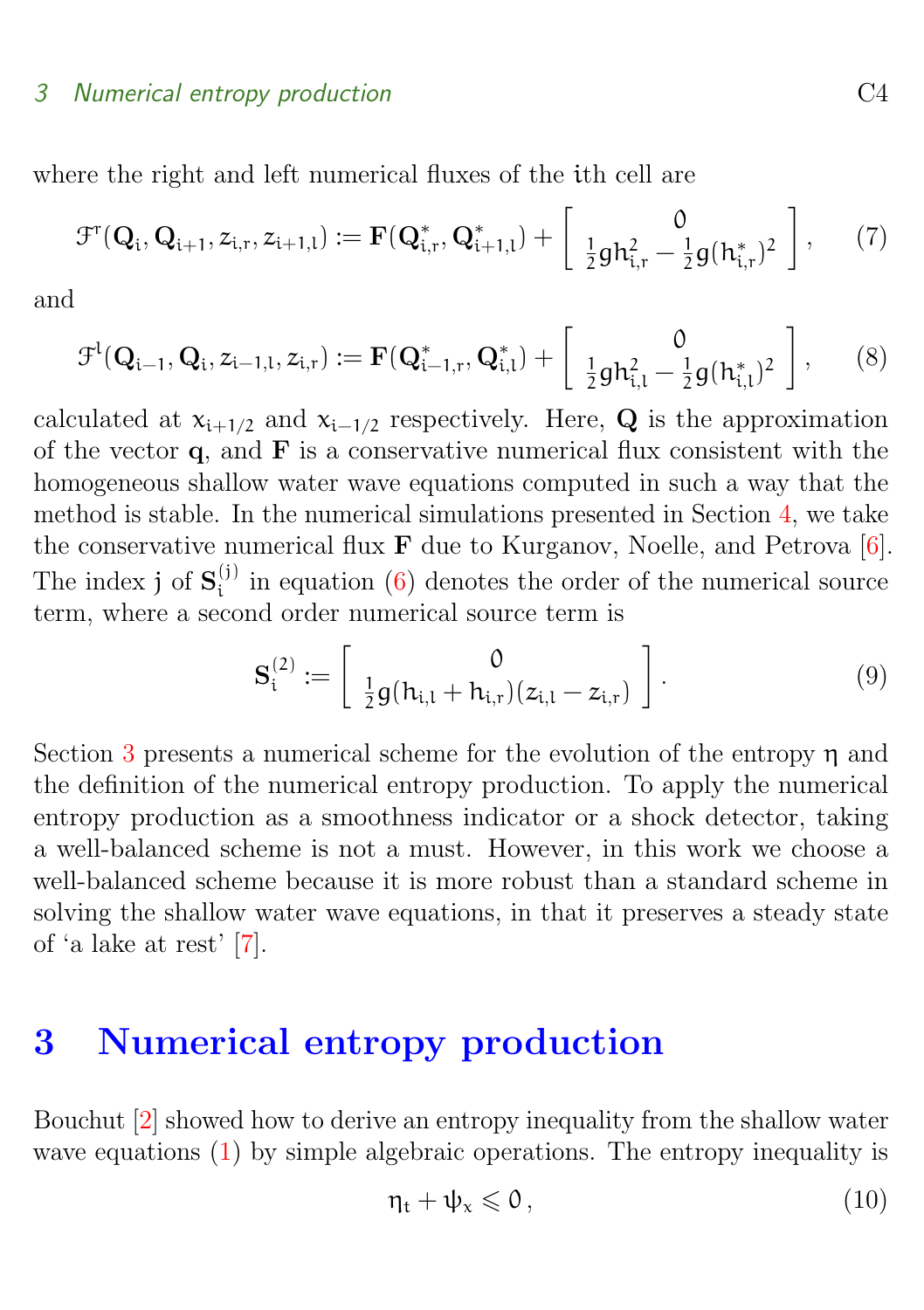<span id="page-4-2"></span>where

$$
\eta(q) = \frac{1}{2}hu^2 + \frac{1}{2}gh^2 + ghz \text{ and } \psi(q) = \frac{1}{2}hu^3 + gh^2u + ghzu \quad (11)
$$

are the entropy and the entropy flux for the shallow water wave equations [\(1\)](#page-1-1). For smooth solutions, which are without discontinuities, the entropy inequality [\(10\)](#page-3-1) becomes an equality, called the entropy equation. For solutions with discontinuities, the entropy inequality [\(10\)](#page-3-1) becomes a strict inequality.

The evolution of the entropy η together with the evolution of the conserved quantity q can be used to detect the location of shock waves accurately. For the evolution of the entropy  $\eta$ , we adopt the semi-discrete scheme [\(6\)](#page-2-1) with the numerical entropy  $\Theta$ , the numerical entropy fluxes  $\Psi^{r}$ ,  $\Psi^{l}$ , and the numerical source 0 in place of the numerical quantity  $Q$ , the numerical quantity fluxes  $\mathcal{F}^r$ ,  $\mathcal{F}^{\mathfrak{l}}$ , and the numerical source  $\mathbf{S}_{i}^{(j)}$  $\binom{0}{i}$  respectively. Therefore, given the value of  $\Theta_{\rm i}^{\rm n-1}$  $\mathfrak{n}^{-1}:=\mathfrak{\eta}\left(\mathbf{Q}_{\mathfrak{i}}^{\mathfrak{n}-1}\right)$  $\binom{n-1}{i}$ , we take a semi-discrete scheme

<span id="page-4-0"></span>
$$
\Delta x_i \frac{d}{dt} \Theta_i + \Psi^r(\mathbf{Q}_i, \mathbf{Q}_{i+1}, z_{i,r}, z_{i+1,l}) - \Psi^l(\mathbf{Q}_{i-1}, \mathbf{Q}_i, z_{i-1,r}, z_{i,l}) = 0 \tag{12}
$$

to obtain the value of  $\Theta_i^n$ , where

$$
\Psi^{r}(\mathbf{Q}_{i}, \mathbf{Q}_{i+1}, z_{i,r}, z_{i+1,l}) := \Psi(\mathbf{Q}_{i,r}^{*}, \mathbf{Q}_{i+1,l}^{*}, z_{i+1/2}^{*})
$$
(13)

and 
$$
\Psi^l(\mathbf{Q}_{i-1}, \mathbf{Q}_i, z_{i-1,l}, z_{i,r}) := \Psi(\mathbf{Q}_{i-1,r}^*, \mathbf{Q}_{i,l}^*, z_{i-1/2}^*)
$$
 (14)

are the right and left numerical entropy fluxes of the ith cell calculated at  $x_{i+1/2}$ and  $x_{i-1/2}$  respectively. Here,  $\Theta$  is the approximation of the entropy  $\eta$ , and Ψ is a consistent numerical entropy flux in the sense that  $Ψ(Q, Q) = Ψ(Q)$ (Tadmor [\[10\]](#page-16-3) gives more details on a consistent numerical entropy flux). As in scheme [\(6\)](#page-2-1), we use the auxiliary values  $\mathbf{Q}^*$  instead of the true values  $\mathbf{Q}$ . At the  $(i+\frac{1}{2})$  $\frac{1}{2}$ )th interface, the transferred entropy is accounted for by heights  $h_{i,r}^*$ and  $h_{i+1,l}^*$  together.

The numerical entropy production is then defined by

<span id="page-4-1"></span>
$$
E_i^n = \frac{1}{\Delta t} \left[ \eta \left( \mathbf{Q}_i^n \right) - \Theta_i^n \right],\tag{15}
$$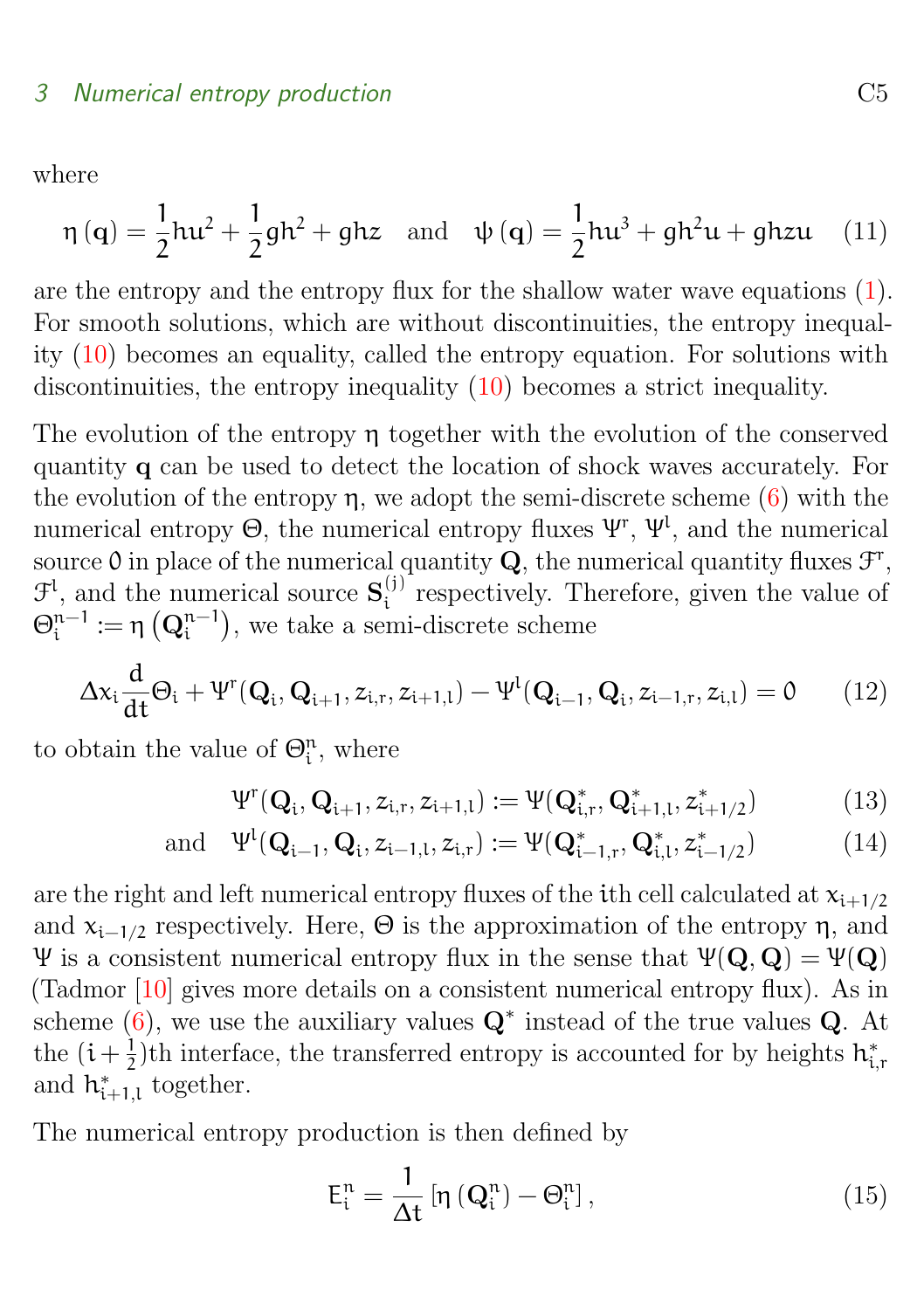<span id="page-5-3"></span>which is the local truncation error of the entropy. Here,  $\Delta t$  is the time step used in solving the semi-discrete ODEs  $(6)$  and  $(12)$ .

The order of accuracy for the numerical entropy production [\(15\)](#page-4-1) in a rough region (nonsmooth solution) is lower than the order of accuracy in a smooth region (smooth solution) [\[9\]](#page-16-4). As a result, the values of the numerical entropy production in the region of a shock discontinuity are larger than the values in smooth regions. This property makes the numerical entropy production a good candidate as a smoothness indicator or a shock detector.

### <span id="page-5-0"></span>4 Numerical tests

We consider one test involving a moving shock and another test involving a stationary shock in order to judge the performance of the numerical entropy production in detecting shocks. In addition, a test exhibiting a shock-like detection is also considered. We compare the performance of the numerical entropy production (nep) given by [\(15\)](#page-4-1) to Karni, Kurganov, and Petrova's (kkp) local truncation error [\[5\]](#page-15-2) of the mass of water and Constantin and Kurganov's (ck) local truncation error [\[3\]](#page-15-3) of the mass of water. The kkp indicator is defined at  $(x, t) = (x_i, t^n)$  by

<span id="page-5-1"></span>
$$
E_{i}^{n} = \frac{1}{12} \left\{ \Delta x \left[ h_{i+1}^{n+1} - h_{i+1}^{n-1} + 4 \left( h_{i}^{n+1} - h_{i}^{n-1} \right) + h_{i-1}^{n+1} - h_{i-1}^{n-1} \right] + \Delta t \left[ h_{i+1}^{n+1} u_{i+1}^{n+1} - h_{i-1}^{n+1} u_{i-1}^{n+1} + 4 \left( h_{i+1}^{n} u_{i+1}^{n} - h_{i-1}^{n} u_{i-1}^{n} \right) + h_{i+1}^{n-1} u_{i+1}^{n-1} - h_{i-1}^{n-1} u_{i-1}^{n-1} \right] \right\},
$$
\n(16)

whereas the CK indicator is defined at  $(x, t) = (x_{i+1/2}, t^{n-1/2})$  by

<span id="page-5-2"></span>
$$
E_{i+1/2}^{n-1/2} = \frac{1}{2} \left\{ \Delta x \left[ h_i^n - h_i^{n-1} + h_{i+1}^n - h_{i+1}^{n-1} \right] + \Delta t \left[ h_{i+1}^{n-1} u_{i+1}^{n-1} - h_i^{n-1} u_i^{n-1} + h_{i+1}^n u_{i+1}^n - h_i^n u_i^n \right] \right\}. \quad (17)
$$

The order of accuracy for the KKP indicator  $(16)$  in a rough region is lower than the order of accuracy in a smooth region  $[5]$ , and the same is true  $[3]$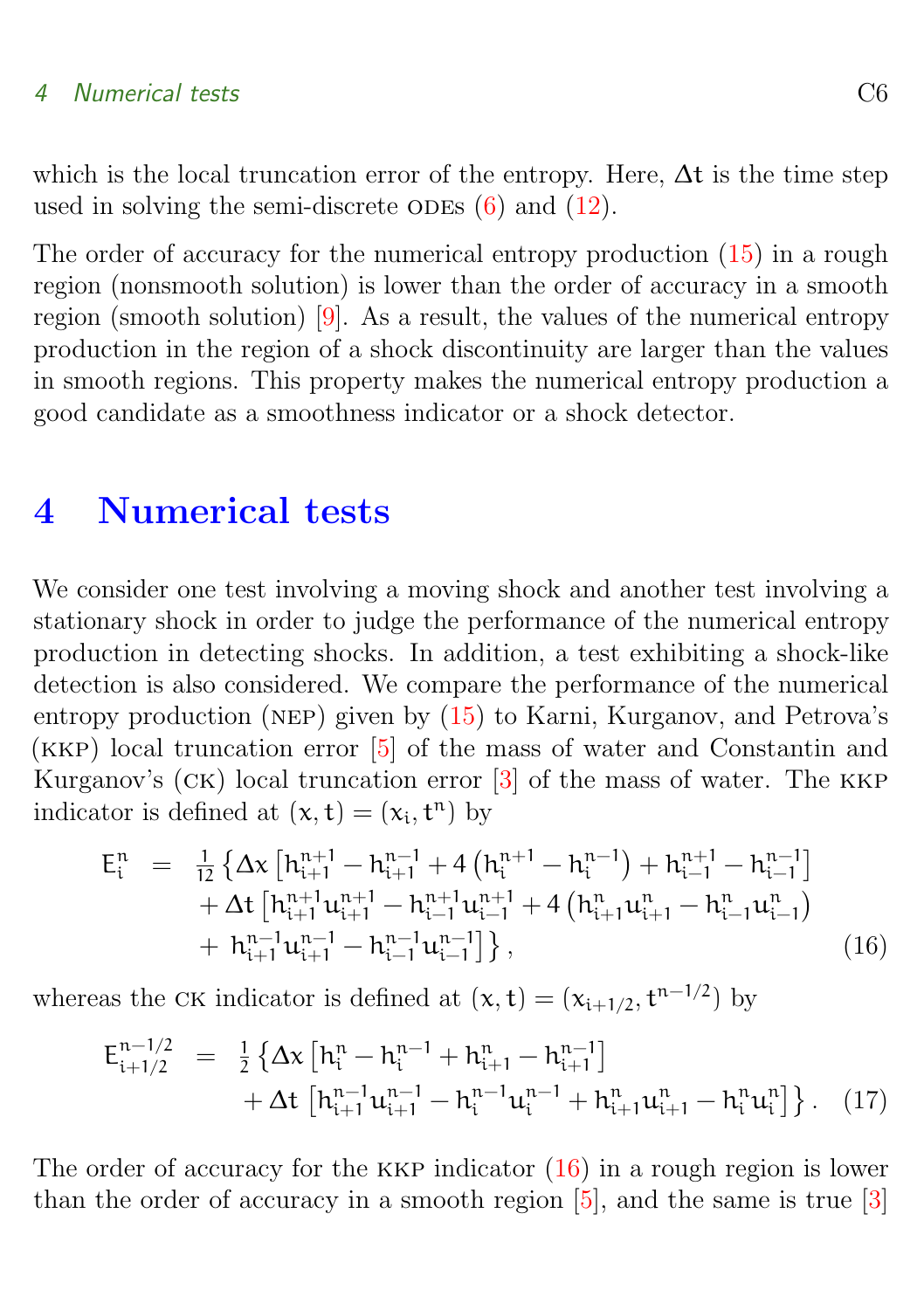<span id="page-6-0"></span>for the CK indicator  $(17)$ . Therefore, the KKP and CK indicators can also be used as smoothness indicators or shock detectors.

In the tests, we use the flux function due to Kurganov et al. [\[6\]](#page-15-6) for the numerical evolution of the conserved quantity  $q$  and the entropy  $\eta$ . This flux function is defined for homogeneous conservation laws. Since Kurganov et al. [\[6\]](#page-15-6) explicitly presented the flux for the numerical evolution of the conserved quantity q, here we write only the flux for the numerical evolution of the entropy  $\eta$ . The flux for the numerical evolution of the entropy  $\eta$  at the  $(i + \frac{1}{2})$  $(\frac{1}{2})$ th interface is

$$
\Psi_{i+\frac{1}{2}}(t) = \frac{\mathfrak{a}_{i+\frac{1}{2}}^{+}\psi(\mathbf{q}_{i+\frac{1}{2}}^{-}) - \mathfrak{a}_{i+\frac{1}{2}}^{-}\psi(\mathbf{q}_{i+\frac{1}{2}}^{+})}{\mathfrak{a}_{i+\frac{1}{2}}^{+} - \mathfrak{a}_{i+\frac{1}{2}}^{-}} + \frac{\mathfrak{a}_{i+\frac{1}{2}}^{+}\mathfrak{a}_{i+\frac{1}{2}}^{-}}{\mathfrak{a}_{i+\frac{1}{2}}^{+} - \mathfrak{a}_{i+\frac{1}{2}}^{-}} \left[\eta\left(\mathbf{q}_{i+\frac{1}{2}}^{+}\right) - \eta\left(\mathbf{q}_{i+\frac{1}{2}}^{-}\right)\right]
$$
(18)

where

$$
\mathbf{a}_{i+\frac{1}{2}}^{+} = \max \left\{ \mathbf{u}_{i+\frac{1}{2}}^{-} + \sqrt{g\left(h_{i+\frac{1}{2}}^{-}\right)^{*}}, \mathbf{u}_{i+\frac{1}{2}}^{+} + \sqrt{g\left(h_{i+\frac{1}{2}}^{+}\right)^{*}}, 0 \right\},\qquad(19)
$$

$$
\mathbf{a}_{i+\frac{1}{2}}^{-} = \min \left\{ \mathbf{u}_{i+\frac{1}{2}}^{-} - \sqrt{g\left(h_{i+\frac{1}{2}}^{-}\right)^{*}}, \mathbf{u}_{i+\frac{1}{2}}^{+} - \sqrt{g\left(h_{i+\frac{1}{2}}^{+}\right)^{*}}, 0 \right\},\qquad(20)
$$

and the starred variables follow from the hydrostatic reconstruction  $(3)$ – $(5)$ . In addition,

$$
\mathbf{q}_{i+\frac{1}{2}}^{+} = \mathbf{p}_{i+1}(\mathbf{x}_{i+\frac{1}{2}}, \mathbf{t}) \quad \text{and} \quad \mathbf{q}_{i+\frac{1}{2}}^{-} = \mathbf{p}_i(\mathbf{x}_{i+\frac{1}{2}}, \mathbf{t}) \tag{21}
$$

are the right and the left values at  $x = x_{i+1/2}$  of a conservative non-oscillatory piecewise polynomial interpolated vector

$$
\tilde{\mathbf{q}}(\mathbf{x}, \mathbf{t}) = \sum_{i} \mathbf{p}_i(\mathbf{x}, \mathbf{t}) \mathcal{X}_i, \qquad (22)
$$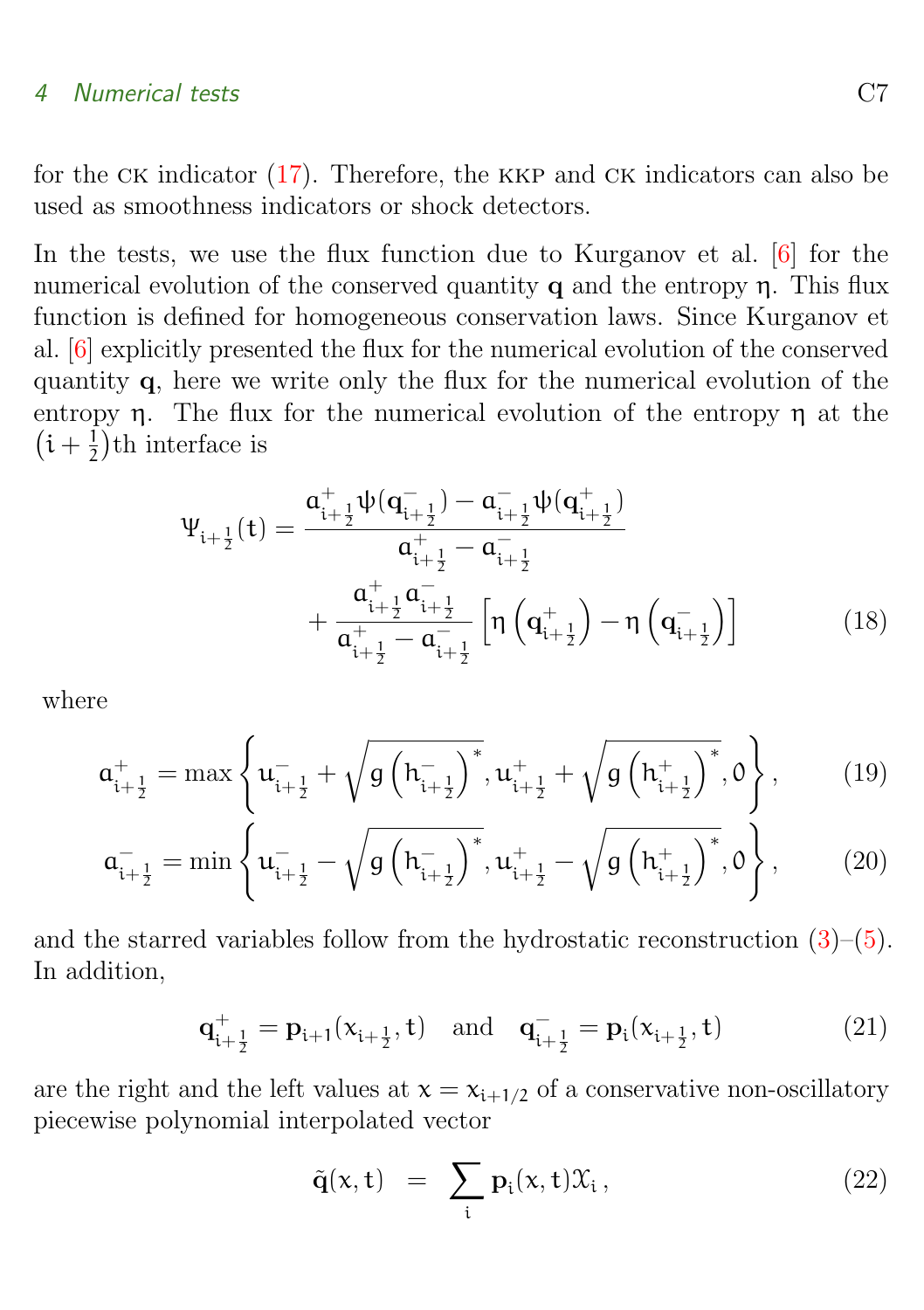reconstructed at each time step based on the previously computed cell averages,  $\{ \mathbf{Q}_\mathrm{i}^\mathrm{n}$  $_{i}^{n}(t)$ , where

$$
Q_i^n(t) = \frac{1}{\Delta x} \int_{x_{i-1/2}}^{x_{i+1/2}} q(x, t^n) dx.
$$
 (23)

The set  $\{p_i(\cdot, t)\}$  consist of vectors with polynomials of a given degree as their components, and  $\mathfrak{X}_i$  is the characteristic function for the ith cell.

In all our simulations, the numerical setting is as follows. We use the second order source, second order spatial, and second order temporal discretisations. Quantities are measured in si units. The acceleration due to gravity is taken as  $g = 9.81 \text{ m/s}^2$ . The minimum fluid height allowed in the flux computation is  $h_{\min} = 10^{-6}$  m. The minmod limiter is used for quantity reconstruction. The CFL number is 1.0. The spatial domain is uniformly discretised into 400 cells.

### <span id="page-7-0"></span>4.1 Moving shock in a dam break problem

As the first test problem, we consider the collapse of a reservoir on a horizontal topography

$$
z(x) = 0, \quad 0 < x < 2000 \tag{24}
$$

and an initial condition

<span id="page-7-1"></span>
$$
u(x,0) = 0, \quad w(x,0) = \begin{cases} 0, & \text{if } 0 < x < 500, \\ 10, & \text{if } 500 < x < 1500, \\ 5, & \text{if } 1500 < x < 2000. \end{cases}
$$
 (25)

The simulation illustrates the motion of the water at any point  $x$  in the domain and at any time  $t > 0$  from the initial condition  $(25)$ . The condition  $(25)$ means that two dam walls (at  $x = 500$  and  $x = 1500$ ) are given initially.

Figure [1](#page-8-0) shows the simulated water surface (stage) at time  $t = 20$ . Also shown in Figure [1](#page-8-0) are the corresponding  $CK$ ,  $KKP$ , and NEP indicators. These results indicate the superiority of the numerical entropy production as a shock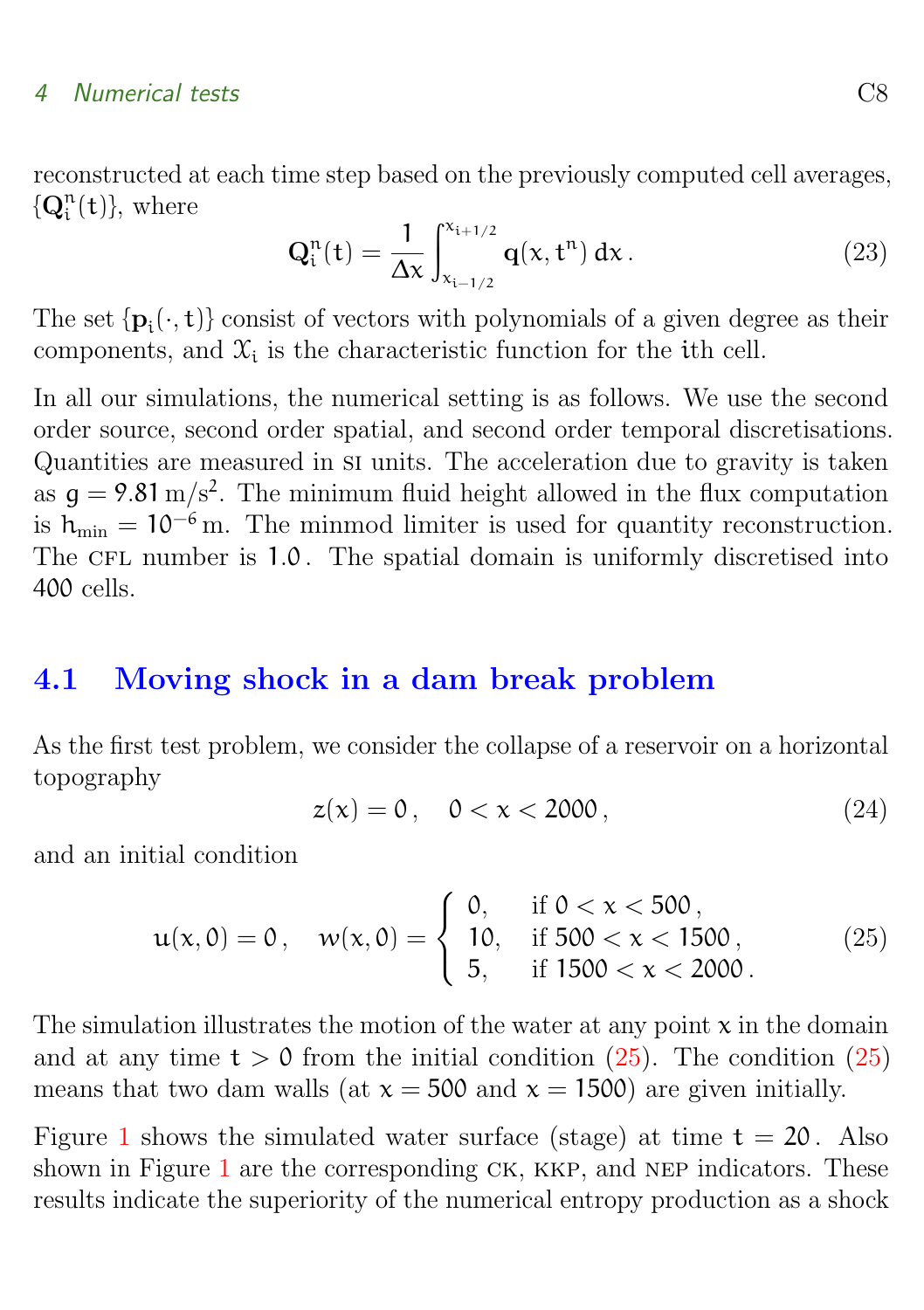

<span id="page-8-0"></span>FIGURE 1: A moving shock after dam break at  $t = 20$ . Stage w is the free surface; CK is as in  $(17)$ ; KKP is as in  $(16)$ ; NEP is as in  $(15)$ .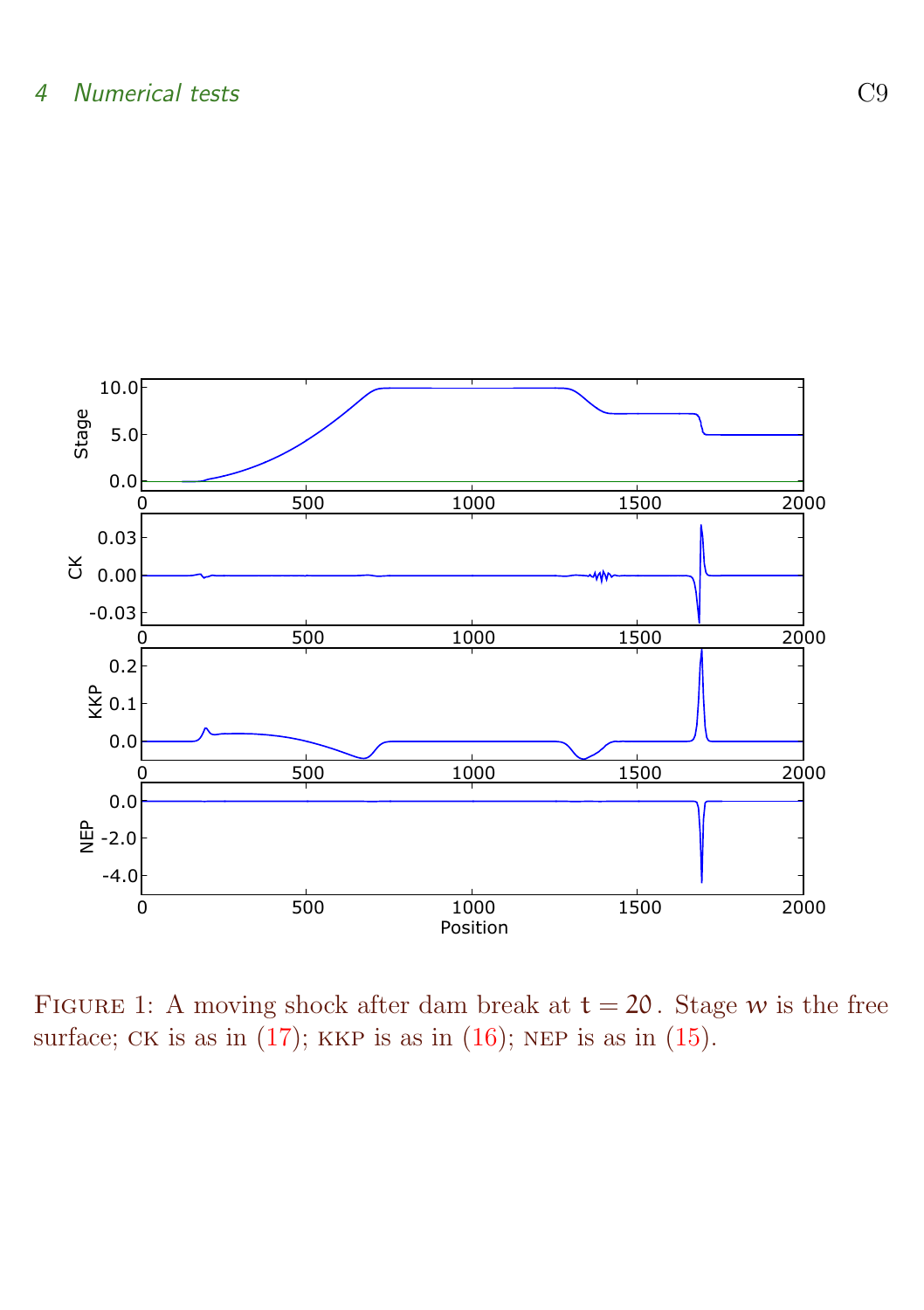detector, when the problem has an unsteady state solution. The magnitude of the nep is large around the location of the shock and almost zero on the rest of the spatial domain, whereas the CK and the KKP indicators, although large around the location of the shock, also exhibit obvious ripples away from the shock in this test case. Sharp curves of the ck, kkp, and nep indicators occur only on the region corresponding to the shock, because, as mentioned above, the orders of accuracy of the indicators are lower at the region of the shock than in smooth regions. The supplementary file moving-shock.avi<sup>[1](#page-9-1)</sup> contains a movie of this first simulation for time  $t \in [0, 20]$ .

### <span id="page-9-0"></span>4.2 Stationary shock on a parabolic obstruction

As the second test problem, we consider a channel of length 25 with topography (having a parabolic bump)

$$
z(x) = \begin{cases} 0.2 - 0.05 (x - 10)^2, & \text{if } 8 \le x \le 12, \\ 0, & \text{otherwise,} \end{cases}
$$
 (26)

and initial condition

<span id="page-9-4"></span><span id="page-9-3"></span><span id="page-9-2"></span>
$$
u(x,0) = 0, \quad w(x,0) = 0.33, \tag{27}
$$

together with the Dirichlet boundary conditions

$$
\begin{bmatrix} w & \text{hu} & z & \text{h} & u \end{bmatrix} = \begin{bmatrix} 0.42 & 0.18 & 0.0 & 0.42 & 0.18/0.42 \end{bmatrix} \text{ at } x = 0^-, (28)
$$
  
\n
$$
\begin{bmatrix} w & \text{hu} & z & \text{h} & u \end{bmatrix} = \begin{bmatrix} 0.33 & 0.18 & 0.0 & 0.33 & 0.18/0.33 \end{bmatrix} \text{ at } x = 25^+.
$$
  
\n(29)

Physically, the boundary conditions mean that there is a source of flow upstream quantified by [\(28\)](#page-9-2) at the point  $x = 0^-$  and at the same time there exists a sink of flow downstream quantified by [\(29\)](#page-9-3) at the point  $x = 25^+$ .

<span id="page-9-1"></span><sup>1</sup>[http://anziamj.austms.org.au/ojs/index.php/ANZIAMJ/article/](http://anziamj.austms.org.au/ojs/index.php/ANZIAMJ/article/downloadSuppFile/3786/698) [downloadSuppFile/3786/698](http://anziamj.austms.org.au/ojs/index.php/ANZIAMJ/article/downloadSuppFile/3786/698)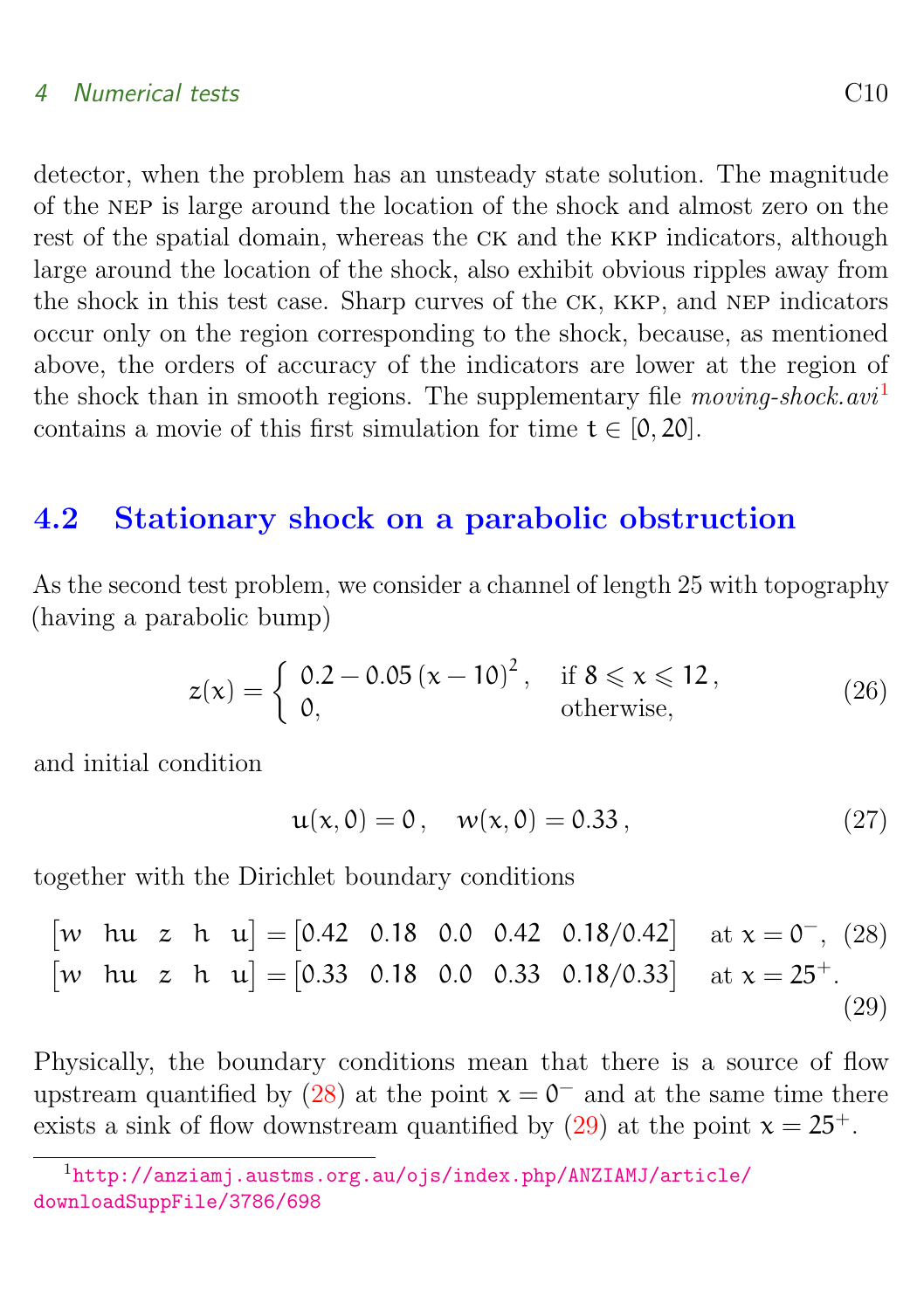

<span id="page-10-0"></span>FIGURE 2: A stationary shock over a parabolic obstruction at  $t = 50$ . Stage w is the free surface; NEP is as in  $(15)$ . The notation 10<sup> $\circ$ </sup>5 cK and 10<sup> $\circ$ </sup>5 KKP mean  $10^5$  times CK and  $10^5$  times KKP respectively, where CK is as in [\(17\)](#page-5-2) and KKP is as in  $(16)$ .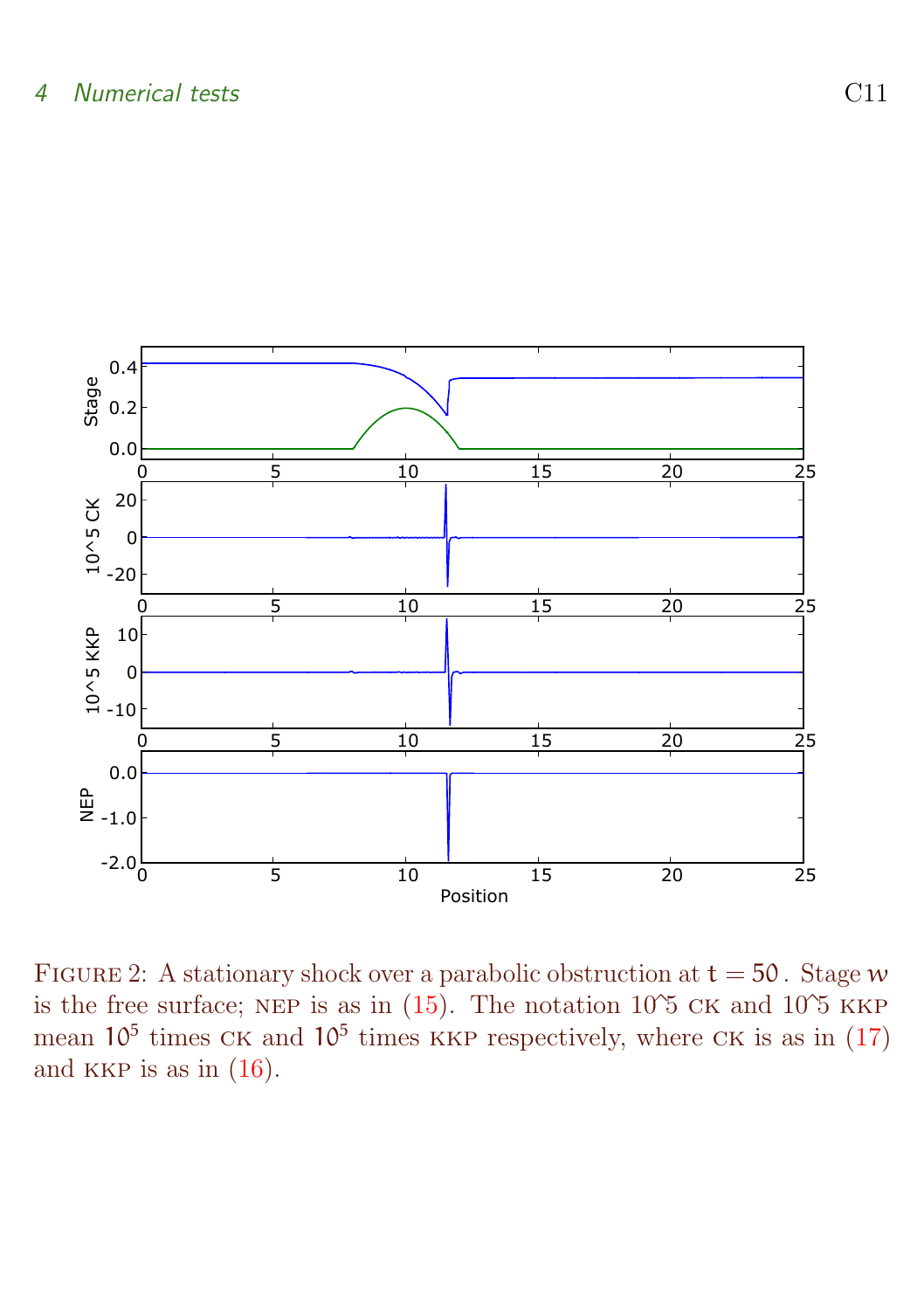Figure [2](#page-10-0) shows the steady state water surface as well as the corresponding CK, KKP, and NEP indicators at time  $t = 50$ . These results demonstrate the superiority of the numerical entropy production as a shock detector, when the problem has a steady state solution. The magnitude of the nep is large around the location of the shock and approximately zero on the rest of the spatial domain, whereas the ck and the kkp indicators, although large around the location of the shock, also exhibit small ripples on the location of the parabolic bump in this test case. The supplementary file steady-shock.avi<sup>[2](#page-11-1)</sup> contains a movie of this second simulation for time  $t \in [0, 100]$ .

### <span id="page-11-0"></span>4.3 Shock-like detection

Care should be taken in the interpretation of these indicators because false shocks may be detected. For example, in our third test problem we consider the initial condition [\(27\)](#page-9-4) together with the Dirichlet boundary condition [\(28\)](#page-9-2) and

<span id="page-11-2"></span>[w hu z h u] =  $[0.1 \t0.18 \t0.0 \t0.1 \t0.18/0.1]$  at  $x = 25^+$ . (30)

As in the second test problem, these boundary conditions mean that there is a source of flow upstream quantified by  $(28)$  at the point  $x = 0^-$  and at the same time there exists a sink of flow downstream quantified by [\(30\)](#page-11-2) at the point  $x = 25^+$ .

In the simulation of this test, a moving shock is detected before the flow is steady. Figure [3](#page-12-0) captures the stage as well as the ck, kkp, and nep indicators at time  $t = 30$ . The shock moves to the right as the time evolves. On the interval where the parabolic obstruction is located, all three smoothness indicators produce some ripples. Those ripples are much smaller in magnitude than the indicator of the moving shock. Once the moving shock has gone from

<span id="page-11-1"></span><sup>2</sup>[http://anziamj.austms.org.au/ojs/index.php/ANZIAMJ/article/](http://anziamj.austms.org.au/ojs/index.php/ANZIAMJ/article/downloadSuppFile/3786/699) [downloadSuppFile/3786/699](http://anziamj.austms.org.au/ojs/index.php/ANZIAMJ/article/downloadSuppFile/3786/699)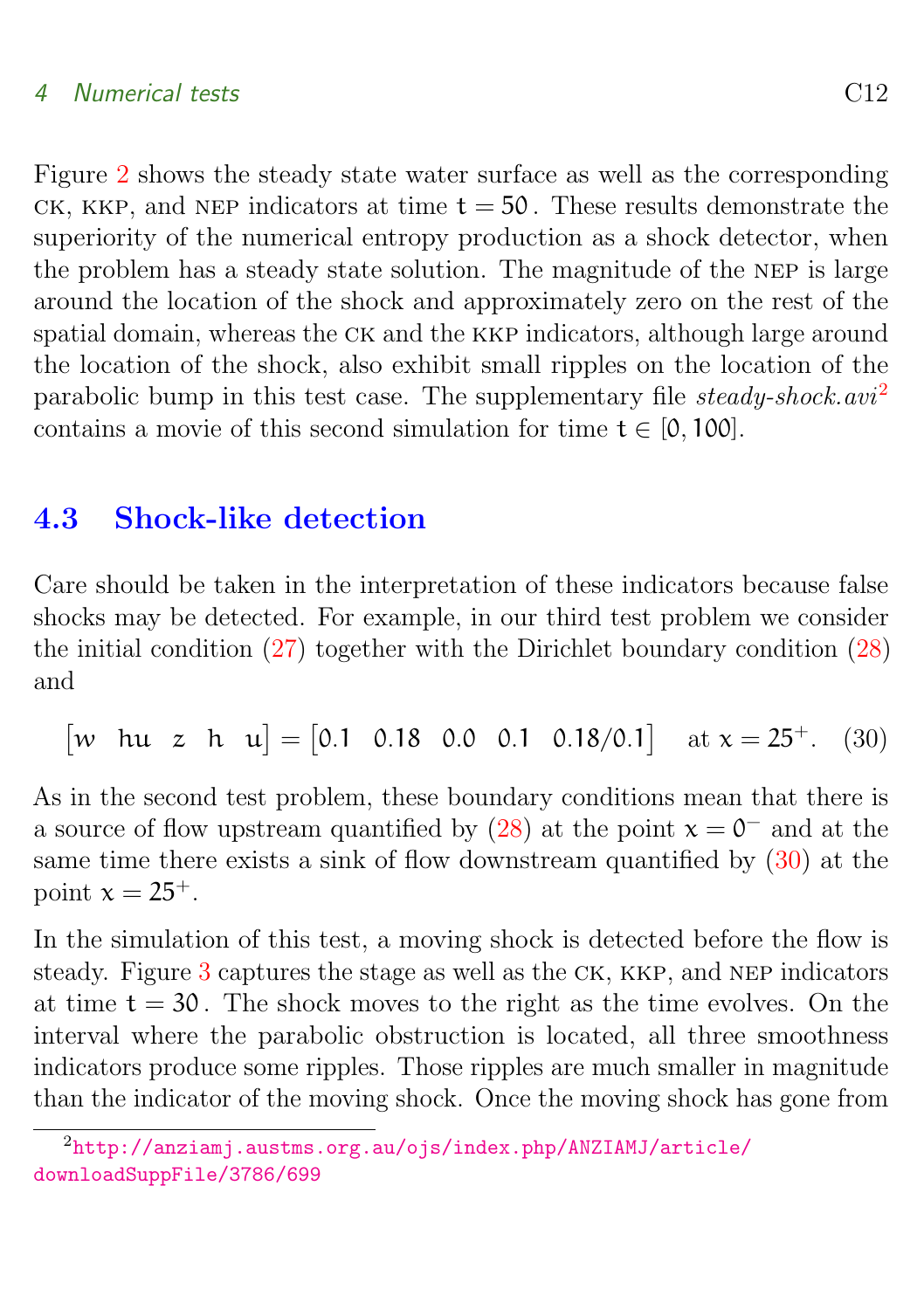

<span id="page-12-0"></span>FIGURE 3: A moving shock on the right of a parabolic obstruction at  $t = 30$ . Stage w is the free surface; CK is as in  $(17)$ ; KKP is as in  $(16)$ ; NEP is as in [\(15\)](#page-4-1).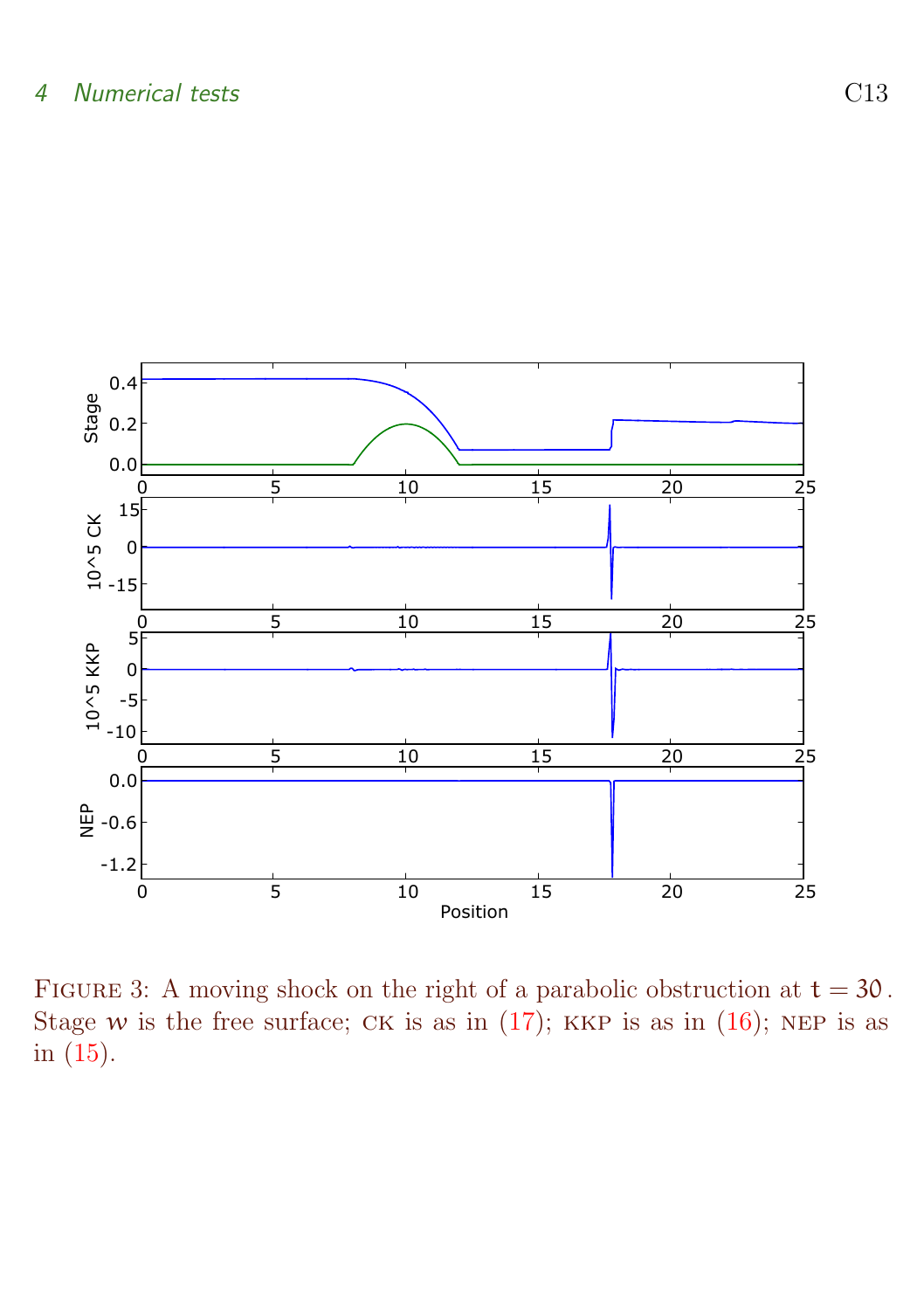the spatial domain of interest, those ripples behave like an indication of a shock since they dominate the values presented by the smoothness indicators.

Figure [4](#page-14-0) shows this shock-like behaviour, which captures the stage as well as the CK, KKP, and NEP indicators at time  $t = 50$ . We stress that this shock-like feature is detected with a very small magnitude of indication, which suggests that this detection is actually not a shock. In addition, the nep performs better because a 'corner' is found on the stage at the corresponding position of the large value of the nep detector, while the ck and kkp do not detect this 'corner'. The supplementary file *shock-like.avi*<sup>[3](#page-13-1)</sup> contains a movie of this third simulation for time  $t \in [0, 100]$ .

# <span id="page-13-0"></span>5 Conclusions

The numerical entropy production provides a good indicator of the smoothness of the water surface profile, and can be used to identify the location of a shock. It performs better than two local truncation errors of the numerical quantity, in that the magnitude of the numerical entropy production is large around the location of a shock and almost zero on the rest of the spatial domain, whereas the two local truncation errors, although large around the location of the shock, also exhibit obvious ripples for continuous solutions. Future research will implement the numerical entropy production as a smoothness indicator for an adaptive finite volume method used to solve the shallow water wave equations.

Acknowledgements We thank Christopher Zoppou at the Mathematical Sciences Institute, The Australian National University (ANU) for some discussions. The work of Sudi Mungkasi was supported by ANU PhD and ANU Tuition Scholarships.

<span id="page-13-1"></span><sup>3</sup>[http://anziamj.austms.org.au/ojs/index.php/ANZIAMJ/article/](http://anziamj.austms.org.au/ojs/index.php/ANZIAMJ/article/downloadSuppFile/3786/700) [downloadSuppFile/3786/700](http://anziamj.austms.org.au/ojs/index.php/ANZIAMJ/article/downloadSuppFile/3786/700)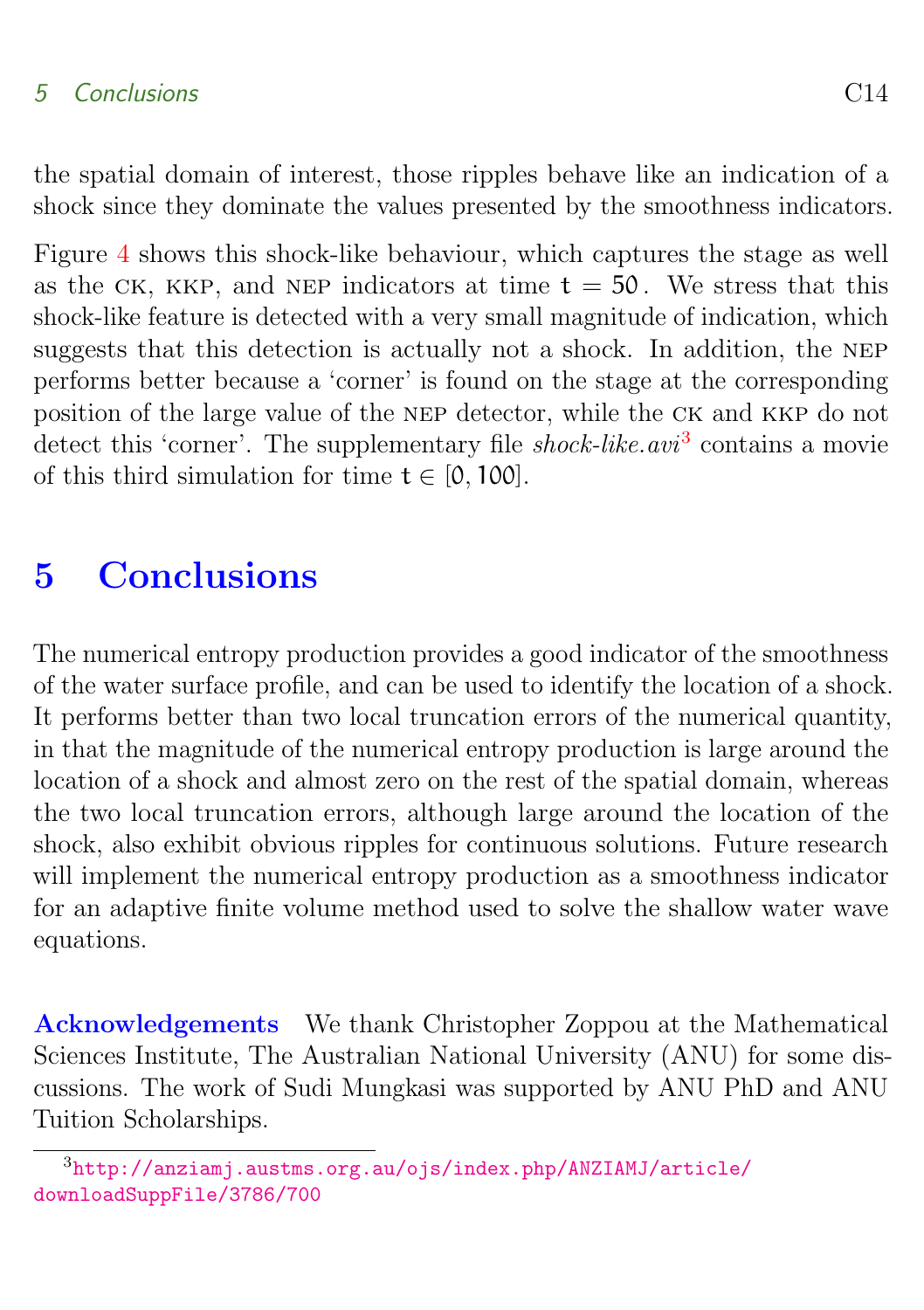

<span id="page-14-0"></span>FIGURE 4: A steady flow without a shock at  $t = 50$ . Stage w is the free surface; CK is as in  $(17)$ ; KKP is as in  $(16)$ ; NEP is as in  $(15)$ .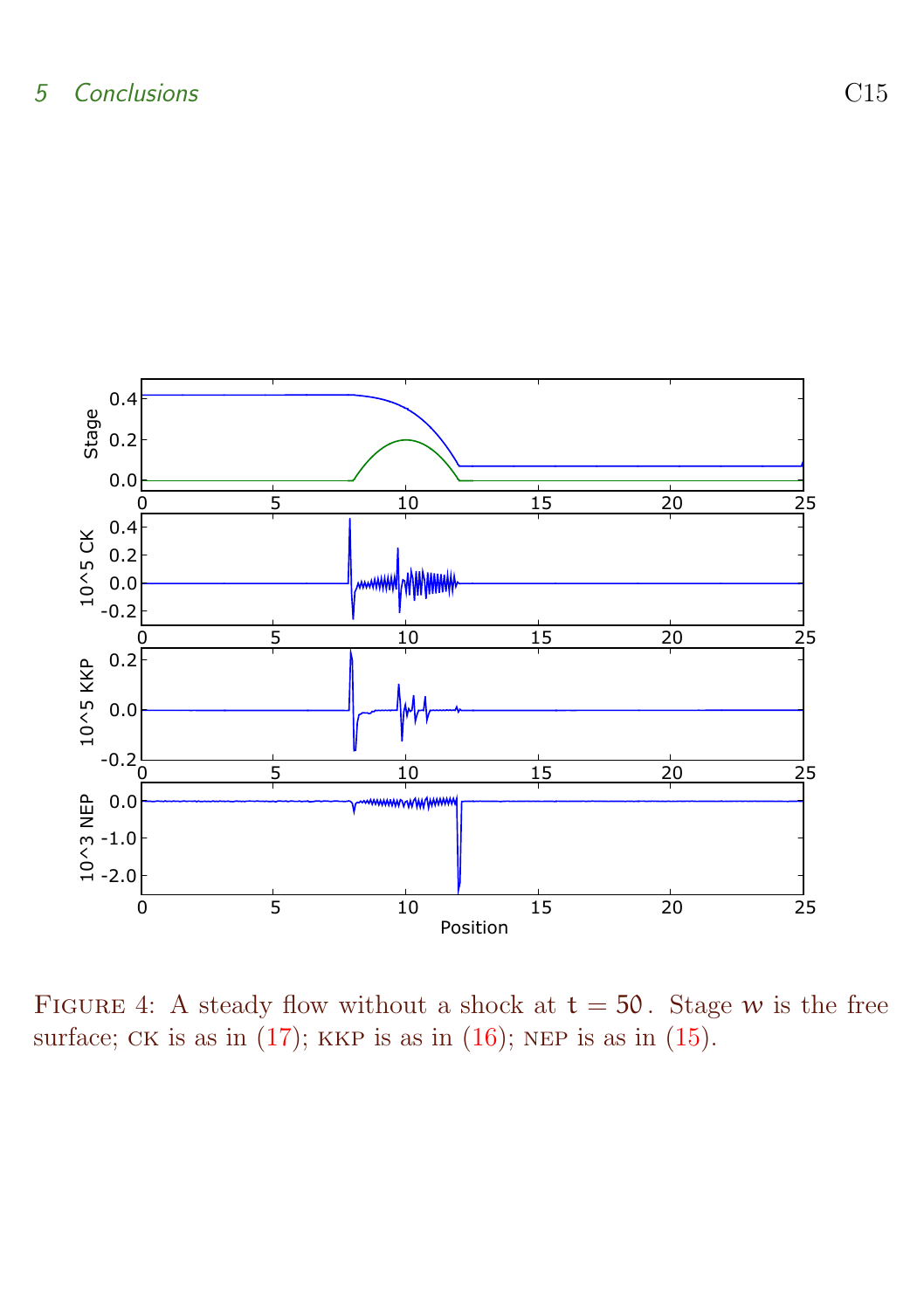### References C16

# <span id="page-15-0"></span>References

- <span id="page-15-4"></span>[1] E. Audusse, F. Bouchut, M O. Bristeau, R. Klein, and B. Perthame. A fast and stable well-balanced scheme with hydrostatic reconstruction for shallow water flows. SIAM J. Sci. Comput., 25(6):2050–2065, 2004. [doi:10.1137/S1064827503431090](http://dx.doi.org/10.1137/S1064827503431090) [C3](#page-2-4)
- <span id="page-15-7"></span>[2] F. Bouchut. Efficient numerical finite volume schemes for shallow water models. In V. Zeitlin, ed., Nonlinear dynamics of rotating shallow water: methods and advances, Vol. 2 of Edited series on advances in nonlinear science and complexity, pages 189–256. Elsevier, 2007. [doi:10.1016/S1574-6909\(06\)02004-1](http://dx.doi.org/10.1016/S1574-6909(06)02004-1) [C4](#page-3-2)
- <span id="page-15-3"></span>[3] L A. Constantin, and A. Kurganov. Adaptive central-upwind schemes for hyperbolic systems of conservation laws. In F. Asakura et al., eds., Hyperbolic problems: Theory, numerics, and applications, Vol. 1, pages 95–103. Yokohama Publishers, Yokohama, 2006. <http://129.81.170.14/~kurganov/Constantin-Kurganov.pdf> [C2,](#page-1-2) C<sub>6</sub>
- <span id="page-15-1"></span>[4] F. Golay. Numerical entropy production and error indicator for compressible flows. C. R. Mecanique, 337(4):233–237, 2009. [doi:10.1016/j.crme.2009.04.004](http://dx.doi.org/10.1016/j.crme.2009.04.004) [C2](#page-1-2)
- <span id="page-15-2"></span>[5] S. Karni, A. Kurganov, and G. Petrova. A smoothness indicator for adaptive algorithms for hyperbolic systems. J. Comput. Phys., 178(2):323–341, 2002. [doi:10.1006/jcph.2002.7024](http://dx.doi.org/10.1006/jcph.2002.7024) [C2,](#page-1-2) [C6](#page-5-3)
- <span id="page-15-6"></span>[6] A. Kurganov, S. Noelle, and G. Petrova. Semidiscrete central-upwind schemes for hyperbolic conservation laws and Hamilton-Jacobi equations. SIAM J. Sci. Comput., 23(3):707–740, 2001. [doi:10.1137/S1064827500373413](http://dx.doi.org/10.1137/S1064827500373413) [C4,](#page-3-2) [C7](#page-6-0)
- <span id="page-15-5"></span>[7] S. Noelle, N. Pankratz, G. Puppo, and J R. Natvig. Well-balanced finite volume schemes of arbitrary order of accuracy for shallow water flows. J.